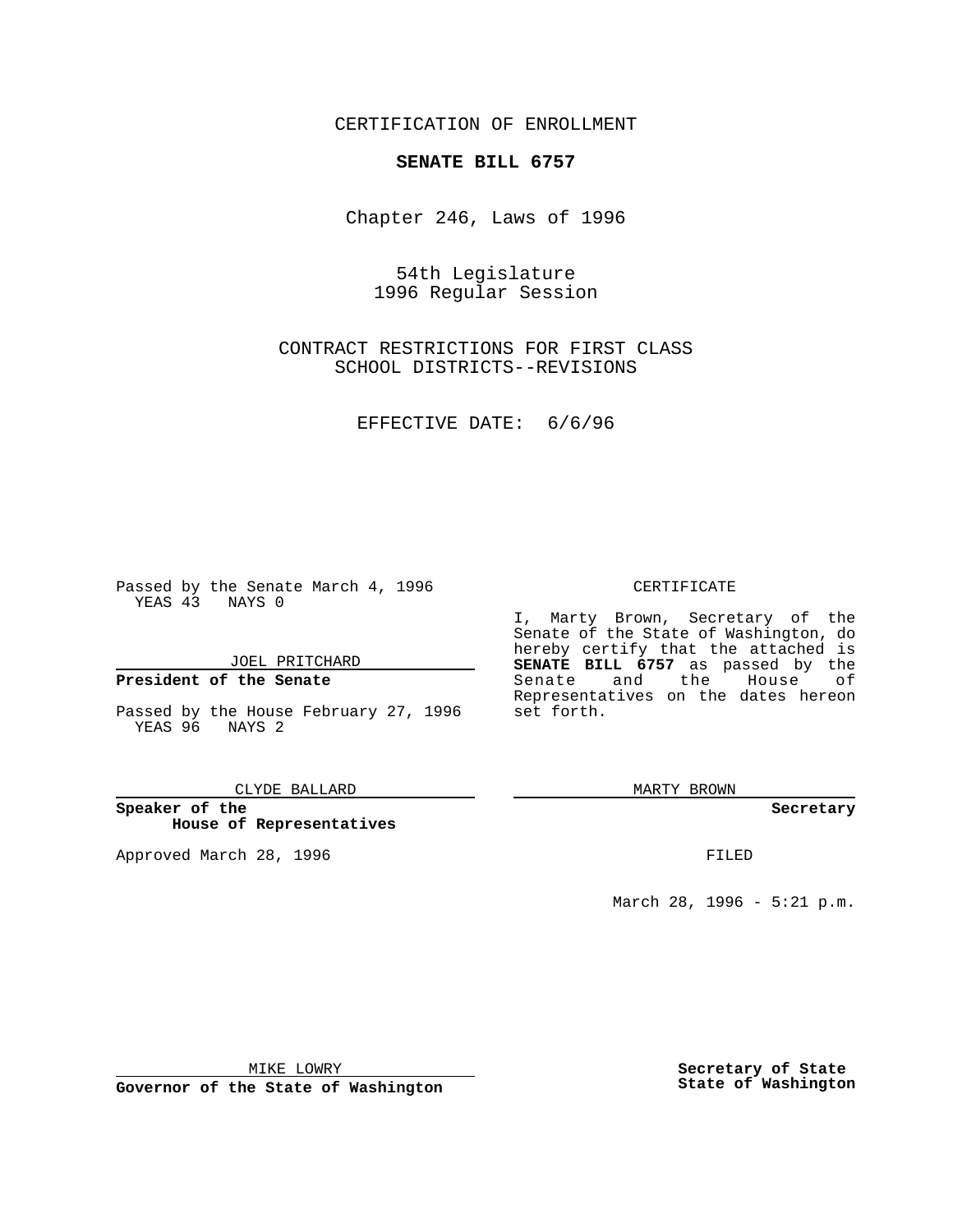## **SENATE BILL 6757** \_\_\_\_\_\_\_\_\_\_\_\_\_\_\_\_\_\_\_\_\_\_\_\_\_\_\_\_\_\_\_\_\_\_\_\_\_\_\_\_\_\_\_\_\_\_\_

\_\_\_\_\_\_\_\_\_\_\_\_\_\_\_\_\_\_\_\_\_\_\_\_\_\_\_\_\_\_\_\_\_\_\_\_\_\_\_\_\_\_\_\_\_\_\_

## AS AMENDED BY THE HOUSE

Passed Legislature - 1996 Regular Session

**State of Washington 54th Legislature 1996 Regular Session By** Senator Morton

Read first time 02/01/96. Referred to Committee on Education.

 AN ACT Relating to contract restrictions for first class school districts; and reenacting and amending RCW 42.23.030.

BE IT ENACTED BY THE LEGISLATURE OF THE STATE OF WASHINGTON:

 **Sec. 1.** RCW 42.23.030 and 1994 c 81 s 77 and 1994 c 20 s 1 are each reenacted and amended to read as follows:

 No municipal officer shall be beneficially interested, directly or indirectly, in any contract which may be made by, through or under the supervision of such officer, in whole or in part, or which may be made for the benefit of his or her office, or accept, directly or indirectly, any compensation, gratuity or reward in connection with such contract from any other person beneficially interested therein. This section shall not apply in the following cases:

 (1) The furnishing of electrical, water or other utility services by a municipality engaged in the business of furnishing such services, at the same rates and on the same terms as are available to the public generally;

(2) The designation of public depositaries for municipal funds;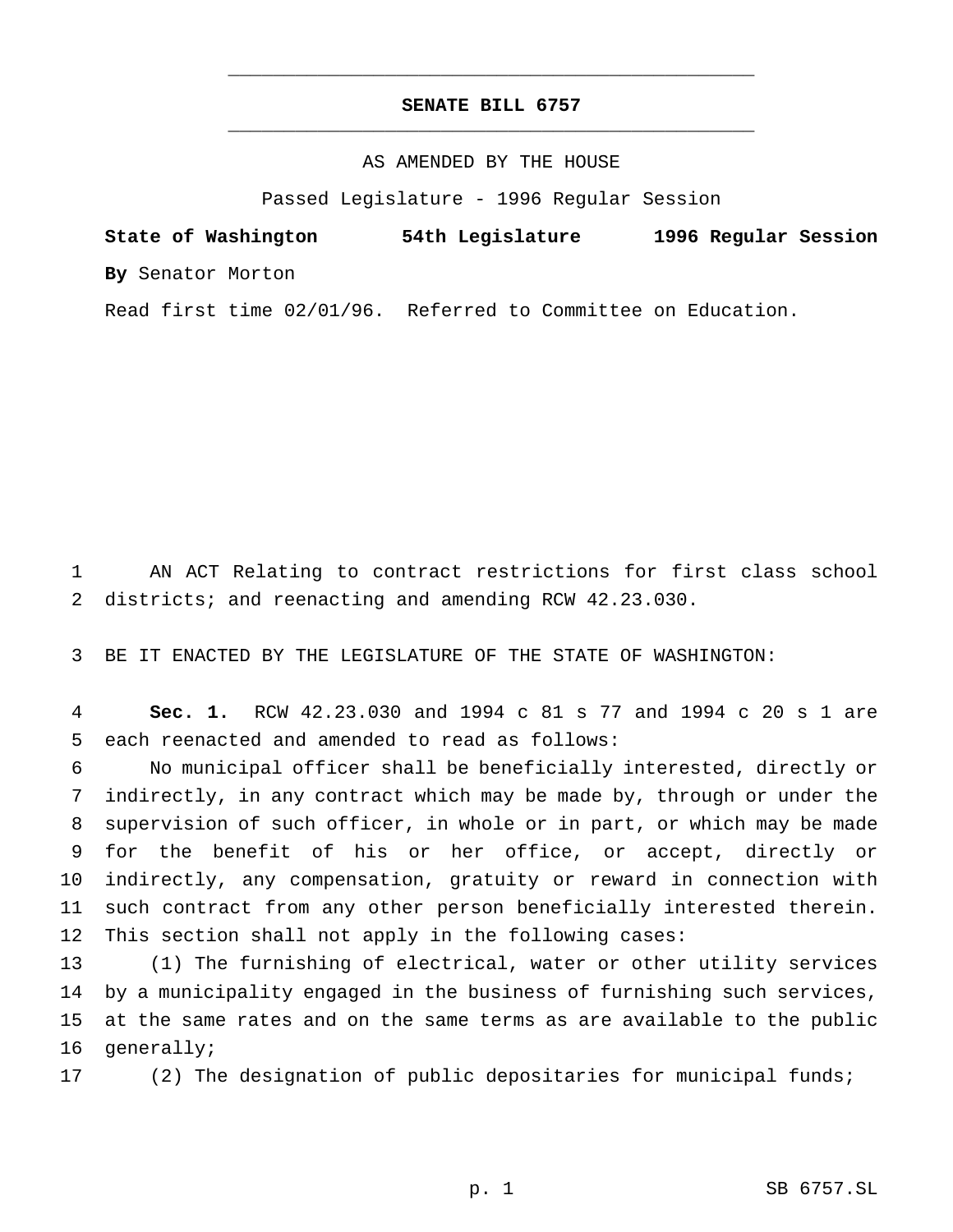(3) The publication of legal notices required by law to be published by any municipality, upon competitive bidding or at rates not higher than prescribed by law for members of the general public;

 (4) The designation of a school director as clerk or as both clerk and purchasing agent of a school district;

 (5) The employment of any person by a municipality, other than a county with a population of one hundred twenty-five thousand or more, a city of the first or second class, an irrigation district encompassing in excess of fifty thousand acres, or a first class school district, for unskilled day labor at wages not exceeding one hundred dollars in any calendar month;

 (6) The letting of any other contract (except a sale or lease as seller or lessor) by a municipality, other than a county with a population of one hundred twenty-five thousand or more, a city with a 15 population of ten thousand or more, or an irrigation district 16 encompassing in excess of fifty thousand acres( $(-$  or a first class 17 school district)): PROVIDED, That the total volume of business represented by such contract or contracts in which a particular officer is interested, singly or in the aggregate, as measured by the dollar amount of the municipality's liability thereunder, shall not exceed seven hundred fifty dollars in any calendar month: PROVIDED FURTHER, That in the case of a particular officer of a second class city or town, or a noncharter optional code city, or a member of any county fair board in a county which has not established a county purchasing department pursuant to RCW 36.32.240, the total volume of such contract or contracts authorized in this subsection may exceed seven hundred fifty dollars in any calendar month but shall not exceed nine thousand dollars in any calendar year: PROVIDED FURTHER, That there shall be public disclosure by having an available list of such purchases or contracts, and if the supplier or contractor is an official of the 31 municipality, he or she shall not vote on the authorization: PROVIDED 32 FURTHER, that in the case of a first class school district, there shall 33 be notice of the proposed contract by publication given in one or more 34 newspapers of general circulation within the district;

 (7) The leasing by a port district as lessor of port district property to a municipal officer or to a contracting party in which a municipal officer may be beneficially interested, if in addition to all other legal requirements, a board of three disinterested appraisers, who shall be appointed from members of the American institute of real